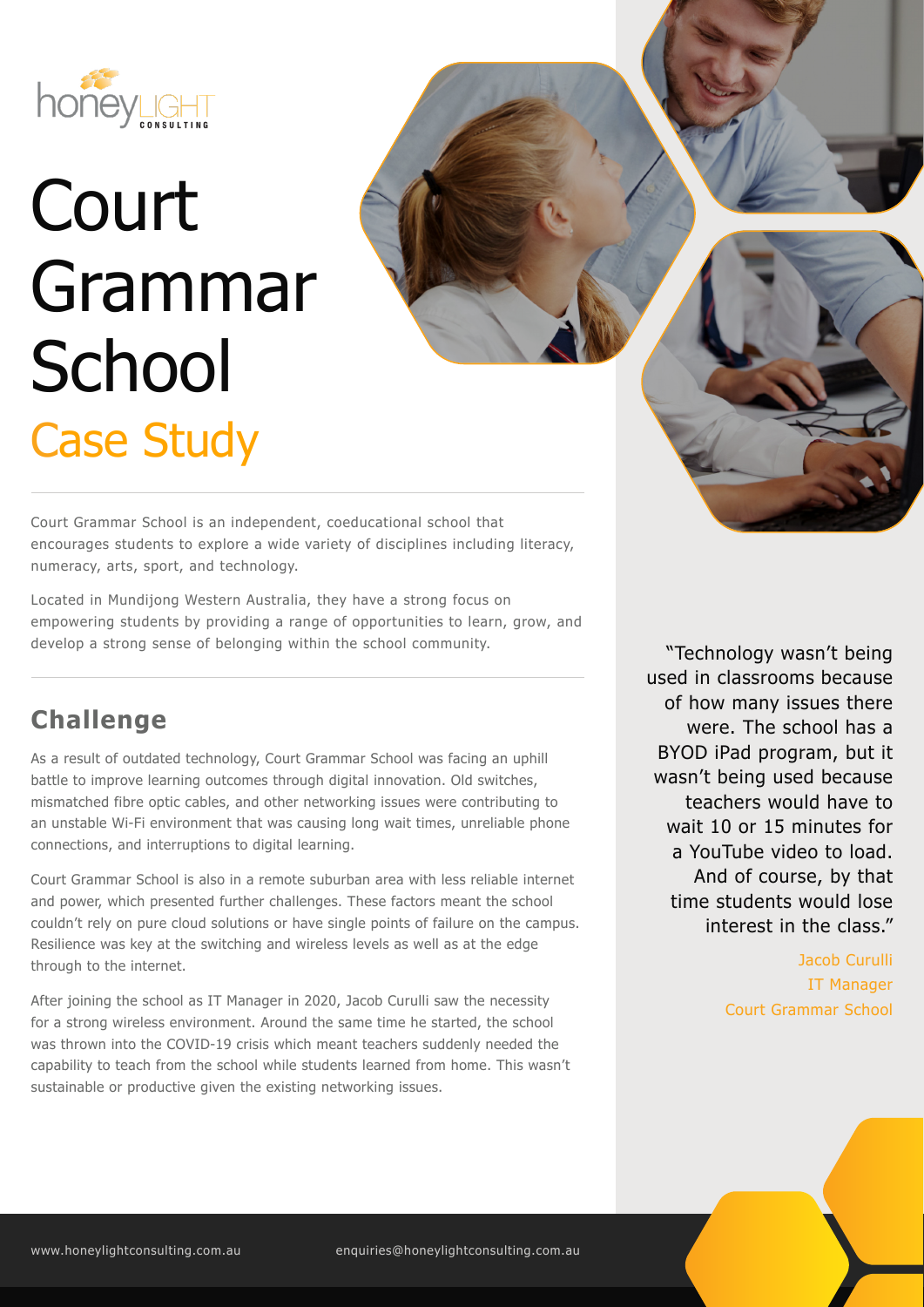With prior experience of Aruba, Jacob knew the technology could meet the school's requirements as well as easily integrating with third party edge security solutions. He'd recently brought Honeylight on to install access points in a new building at the school, so he reached out to obtain information on Aruba and what the school needed to solve their issues.

## **The solution**

Before any procurement was undertaken, the needs of Court Grammar School were placed front and centre. Honeylight engineers took the time to understand all site issues so they could be resolved and fed into design considerations.

## **A Modern Wi-Fi Infrastructure for Reliable Connectivity**

Once the contemporary fibre infrastructure was implemented in the new building, the school was able to leverage the highly resilient architecture of the new Aruba CX6400 series across the rest of the school. After completing a Wi-Fi survey and mapping of the school, Honeylight engineers identified the best places to install Aruba Core Switches and configured them in a highly available state.

Honeylight's partnership approach also provided the school with a strong cabling contractor that resolved a lot of the issues and built a reliable system for them.

"I've worked with Honeylight for such a long time that I went straight to them and asked what we needed to fix all the networking issues we were facing. They put us onto the right fibre optic installers straight away and gave us everything we needed fast, even at a time when IT demand was so high in the education sector."

### **Tracking Capabilities Unlocked with Aruba ClearPass**

For safety and security reasons, Court Grammar School wanted more clarity on who was on the network, what they were doing, and where they were in the school. Aruba ClearPass was added onto the Wi-Fi project to meet this need, giving the school's IT team the ability to track students and gain more granular control over who could access the network.

ClearPass is also being used to help reduce the spread of COVID-19 through contact tracing. Court Grammar School can see when a student walked past a particular access point in the school which allows them to trace their path through the school. This enables them to alert close contacts to help minimise the spread.

"We've got access points in pretty much every single classroom, so as students walk around the school we can triangulate them quite accurately. This feature really enhances safety in the school."